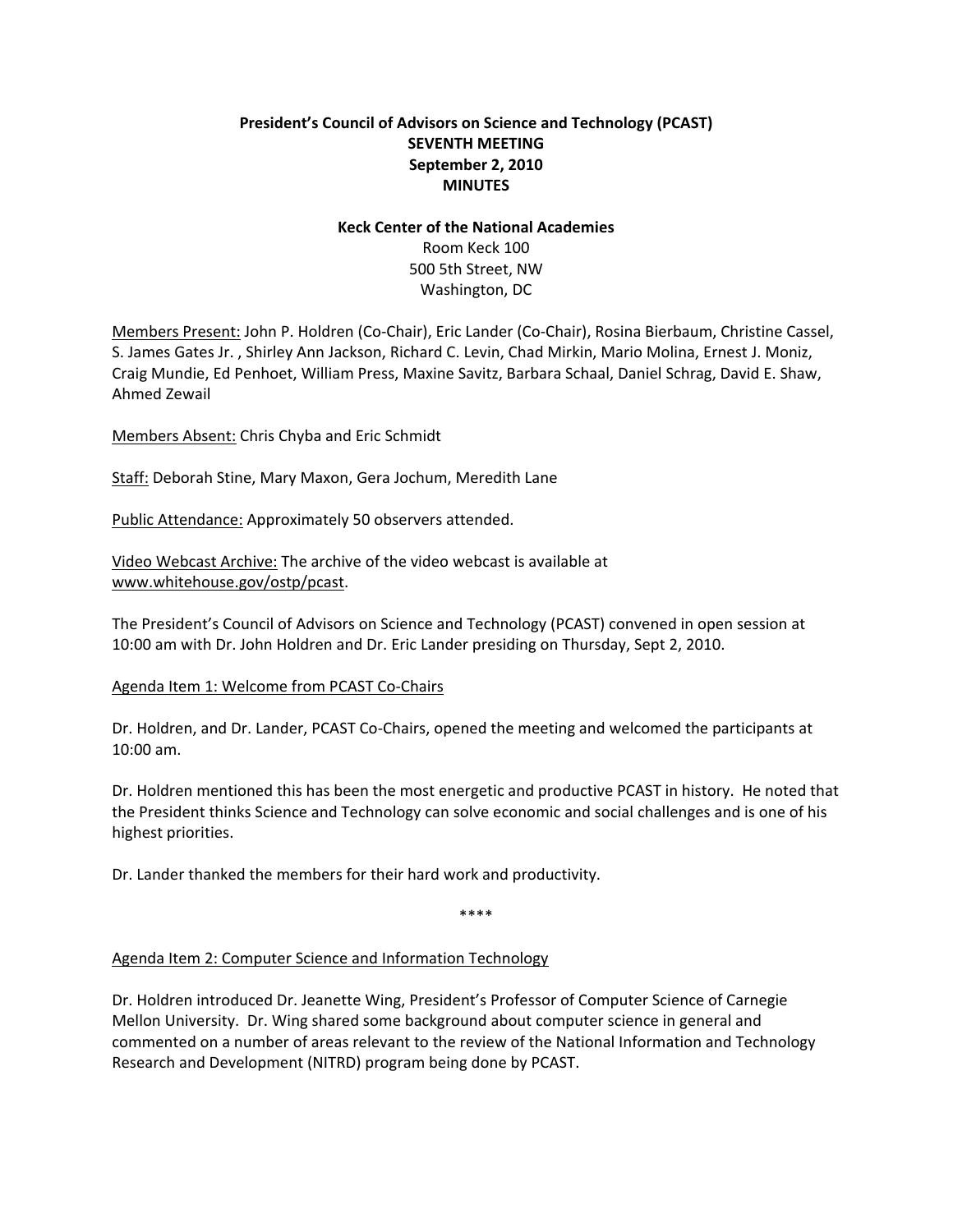Among the specific areas of focus included education, coordination between agencies at the federal level, economic prosperity, and national security. Dr. Wing discussed how computer science should play a prominent role in STEM education. She suggested that computer science has many applications for energy, healthcare, and education for which the federal government can provide funding and with which agencies can coordinate more closely. Dr. Wing also mentioned that advances in computer science have broad and increasing applications for economic growth and prosperity as well as national security.

Following Dr. Wing's remarks, PCAST members engaged her in discussion. The first question related to education. Specifically, there was a discussion on what grade levels should include computer science in the curriculum and how teachers should teach this technology that is constantly growing and updating. Other questions focused on standards in education, experimentation by the computer science community to show results, cybersecurity, and physical limits of computation.

\*\*\*\*

## Agenda Item 4: Public Comment

PCAST heard from members of the public in person and via the web. The following individuals provided oral comments to PCAST:

- Francesca Grifo, *Senior Scientist and Director, Scientific Integrity Program, Union of Concerned Scientists*
- John L. McCormick, *President, Energy Policy Center*
- David Mog, *Private Citizen*
- Kirsten Moore, *President, Reproductive Health Technologies Project*
- Ana Prados, *Private Citizen*
- Brien A. Seeley, M.D., *President, CAFE Foundation*
- Susan F. Wood, *Private Citizen*

Numerous individuals provided written comments to PCAST that are posted on the PCAST website. Additional public comments were provided through the PCAST Facebook, Twitter, and Open PCAST webpages.

The co-chairs adjourned this portion of the Open Session at 11:40 am.

\*\*\*\*

PCAST reconvened in Open Session at 2:00 pm.

## Agenda Item 4: Science, Technology, Education, and Mathematics Education (STEM) Study Update

The Science, Technology, Education, and Mathematics Education (STEM) working group Co‐Chairs, Eric Lander and Jim Gates, presented the "Prepare and Inspire: Science, Technology, Engineering, and Math (STEM) Education for America's Future" report to PCAST. Among the issues discussed in that report are coordination of federal activities in STEM education; teacher recruitment, preparation, professional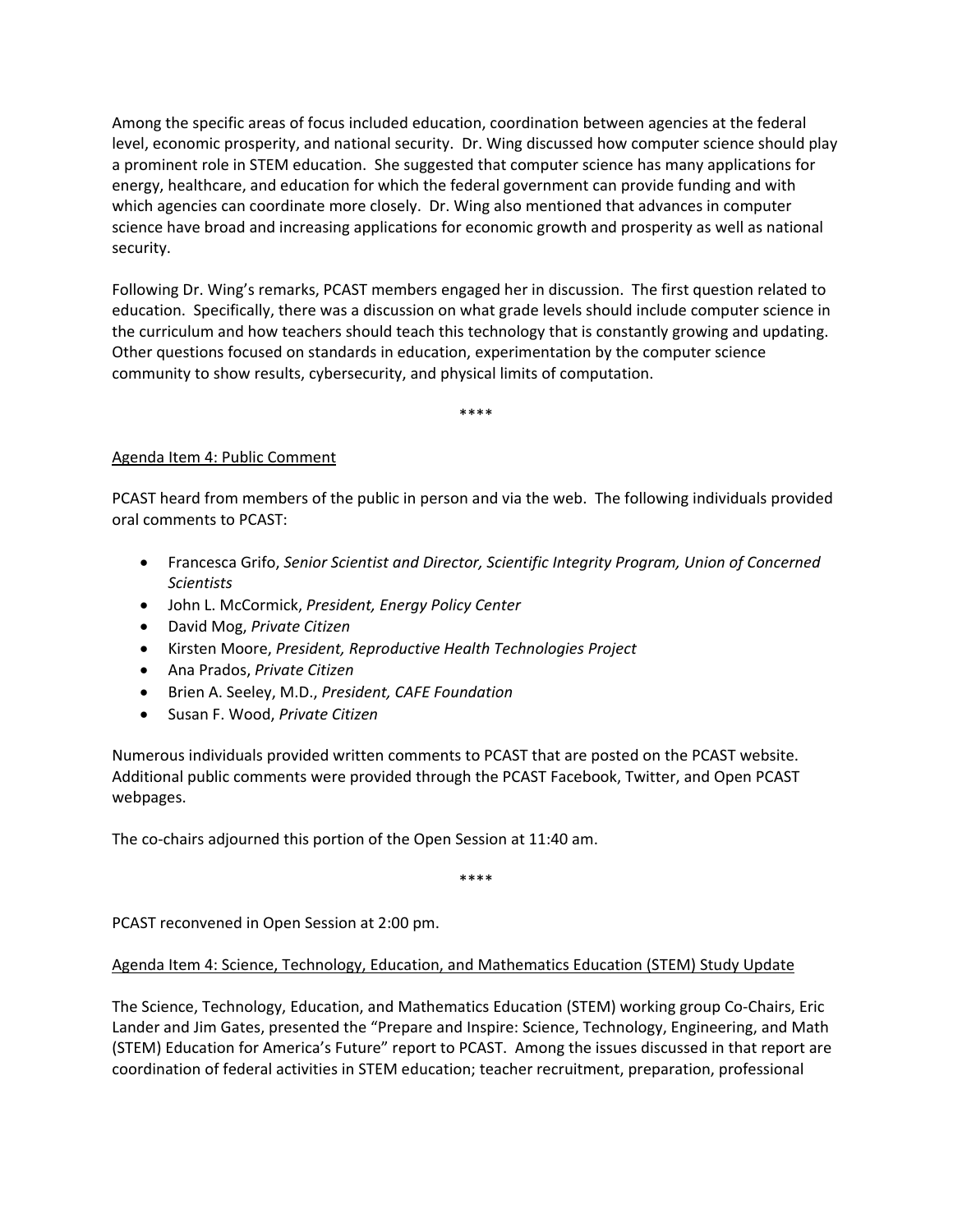development, and retention; STEM‐focused schools; and preparing and inspiring students to enter STEM‐related fields and to use STEM knowledge in their everyday lives.

PCAST members asked questions on topics such as using knowledge gained from social sciences research as to how people learn to enhance STEM education, interagency coordination, and informal STEM education conducted outside of schools at museums, afterschool programs, and so forth. After a series of questions and general discussion regarding the report by PCAST members, a motion was made and seconded to approve the report pending the suggested revisions. PCAST members unanimously approved the report.

\*\*\*\*

#### Agenda Item 5: Energy Technology Innovation System Study Update

Ernie Moniz and Maxine Savitz, co‐chairs of the PCAST Energy Technology Innovation System working group, presented the findings and recommendations within the report, "Accelerating the Pace of Change in Energy Technologies through an Integrated Federal Energy Policy," to PCAST. General recommendations for the Federal Government included establishing a Quadrennial Energy Review (QER), increasing the annual energy RDD&D funding to \$16 billion, generating \$10 billion of the \$16 billion through new revenue sources, realigning energy subsidies and incentives, enhancing the Federal Government's ability to purchase new energy technologies, and reestablishing the Committee on International Science, Energy, and Technology (CISET). General recommendations for DOE included developing and implementing an internal energy technology QER, allocating \$12 billion for RD&D, exercising authorities to align internal processes and organization with energy objectives, establishing a DOE Training Grant Program, and initiating a multidisciplinary social science research program.

After discussion with PCAST members, a motion was made and seconded to approve the report pending the suggested revisions. PCAST members unanimously approved the report.

Dr. Holdren and Dr. Lander adjourned the meeting at 3:30 pm.

Respectfully Submitted:

Slehrah D. Stive

Deborah D. Stine Executive Director President's Council of Advisors on Science and Technology

Mary E. Maxon Deputy Executive Director President's Council of Advisors on Science and Technology